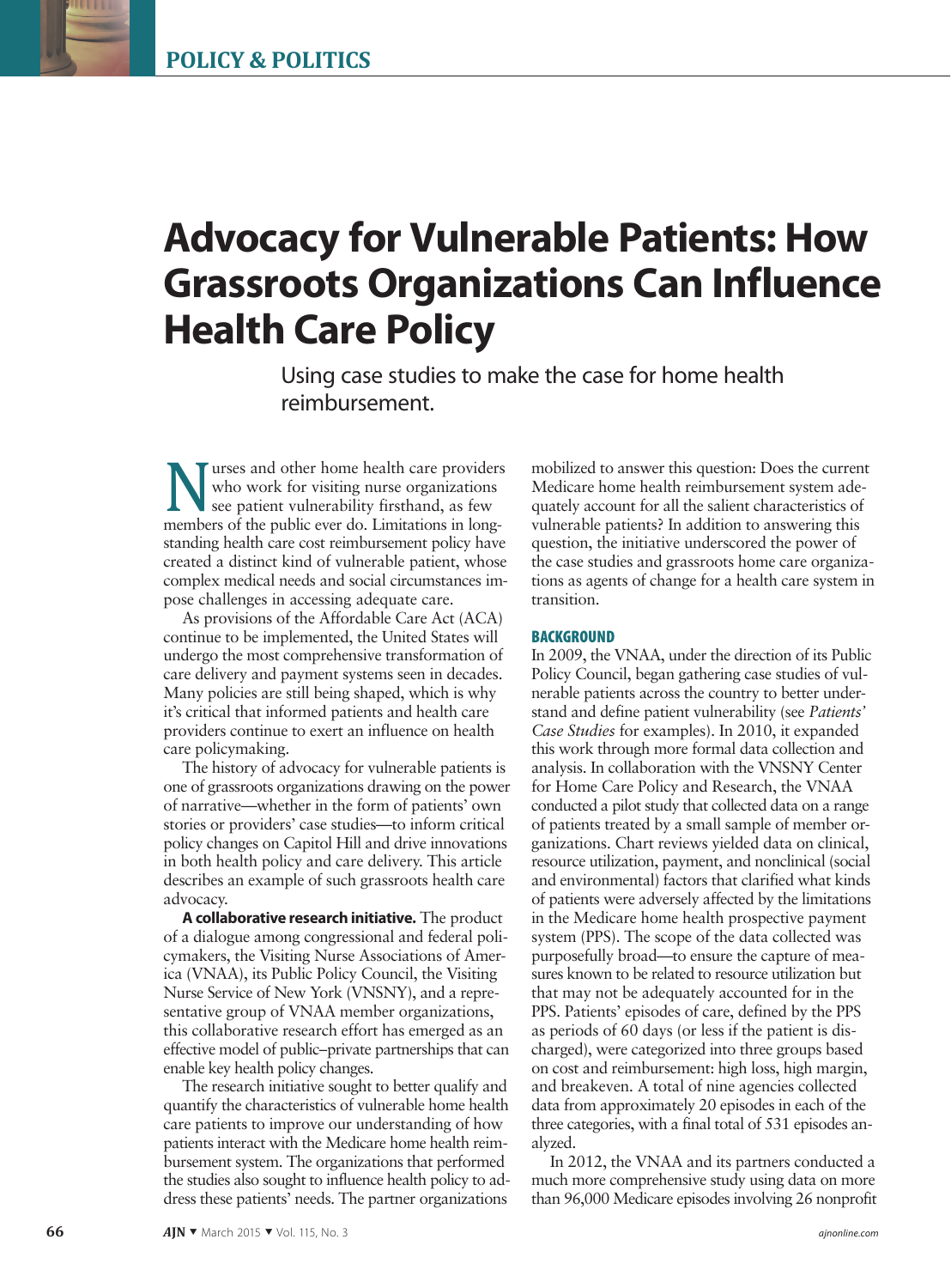home health care agencies across the country (see *Characteristics of Patients Who Have High-Cost Episodes of Care*<sup>1, 2</sup>). The data were supplemented with information from a sample of medical record reviews, the U.S. Census, cost reports from the Centers for Medicare and Medicaid Services (CMS), and characteristics about the agencies provided in Medicare Provider of Services Files.<sup>1</sup>

The VNAA and VNSNY undertook these studies to inform the CMS policymakers as they completed their own home health study (released at the end of

last year),<sup>3</sup> which was mandated in Section 3131(d) of the ACA.4

**Changes in payment policy.** The CMS has modified the payment policy for home health services several times over the past 20 years. One major change occurred in October 2000 with the implementation of the Home Health PPS, which altered the practice of reimbursing home health agencies on a cost-based, fee-for-service basis. Under the new system, the CMS reimburses certified home health agencies for episodes of care, and each agency receives a fixed payment for

### **Patients' Case Studies**

### **The narratives that influence health care policy.**

The following are examples of the kinds of case studies collected in 2009 as the first part of the Visiting Nurse Associations of America–Visiting Nurse Service of New York research initiative.

Ms. B., an 80-year-old patient living with acute respiratory failure, end-stage renal failure, and multiple pressure ulcers has required in-home hemodialysis for more than 10 years. Her husband has been able to provide the hemodialysis care for her, yet for one health care episode she needs 54 skilled nursing visits, 12 physical therapy visits, one visit from a social worker, and 52 visits from a home health aide to cover the rest of her care needs: wound care, pain management, respiratory assessment, caregiver teaching of a complex and changing plan of care, and other personal care services. The cost of this patient's care exceeds reimbursement by \$9,271 per episode—an extremely high cost to incur for Ms. B. or anyone else living with this condition on a daily basis. This financial burden is a reality not only for Ms. B. but for many chronically ill patients in the United States.

Another patient, a 62-year-old man, has had continuous home care for 13 years except for three hospitalizations. Battling the progressive nature of multiple sclerosis, this patient has also suffered several cerebrovascular accidents resulting in left hemiplegia and right leg weakness. The patient requires catheterization for neurogenic bladder and 12-hour split-shift home health aide support. His care plan is referred to as total care, meaning he relies on others for all his care needs. He is unable to stand, feed himself, reposition himself, bathe, or go to the bathroom independently. Physical therapy and occupational therapy are included in his care in the form of exercises and teaching the patient's caregivers to prevent unnecessary decline. On average, the cost of care for this type of patient exceeds reimbursement by \$538 in a 60-day period.

Mr. E. is 81 years old. He is a paraplegic with neurogenic bladder, a stage 4 pressure ulcer, and a new colostomy. A physician from the wound clinic of a local health care system has ordered Mr. E.'s home care. Although the local system has its own home care program, the agency did not admit this patient to its service. Mr. E. lives in a remote rural location, a 52-mile round trip for the home care staff. His orders include daily skilled nursing visits for wound care and ostomy teaching. A social worker has also been seeing this patient to connect him with community resources and transportation. Mr. E. is able to perform self-catheterization, but because of a history of urinary tract infections, he requires a new sterile catheter each time. The cost of this patient's episode of care exceeds reimbursement by \$4,733.

Ms. C., 79 years old, is a Spanish-speaking patient with complex comorbidities including diabetes, osteoarthritis, senile dementia with profound memory loss, and incontinence. She lives with her elderly husband, who is also vulnerable and frail with multiple chronic diseases including vision loss, cardiovascular disease, and anxiety, which renders him unable to care for his wife. A daughter is unable or unwilling to participate in the plan of care. The patient requires daily skilled nursing visits for insulin administration and diabetes monitoring. The nurse must also monitor her for skin breakdown and manage her medications, and a home health aide visits five days per week to provide personal care. The cost of this patient's episode of care exceeds reimbursement by \$5,842.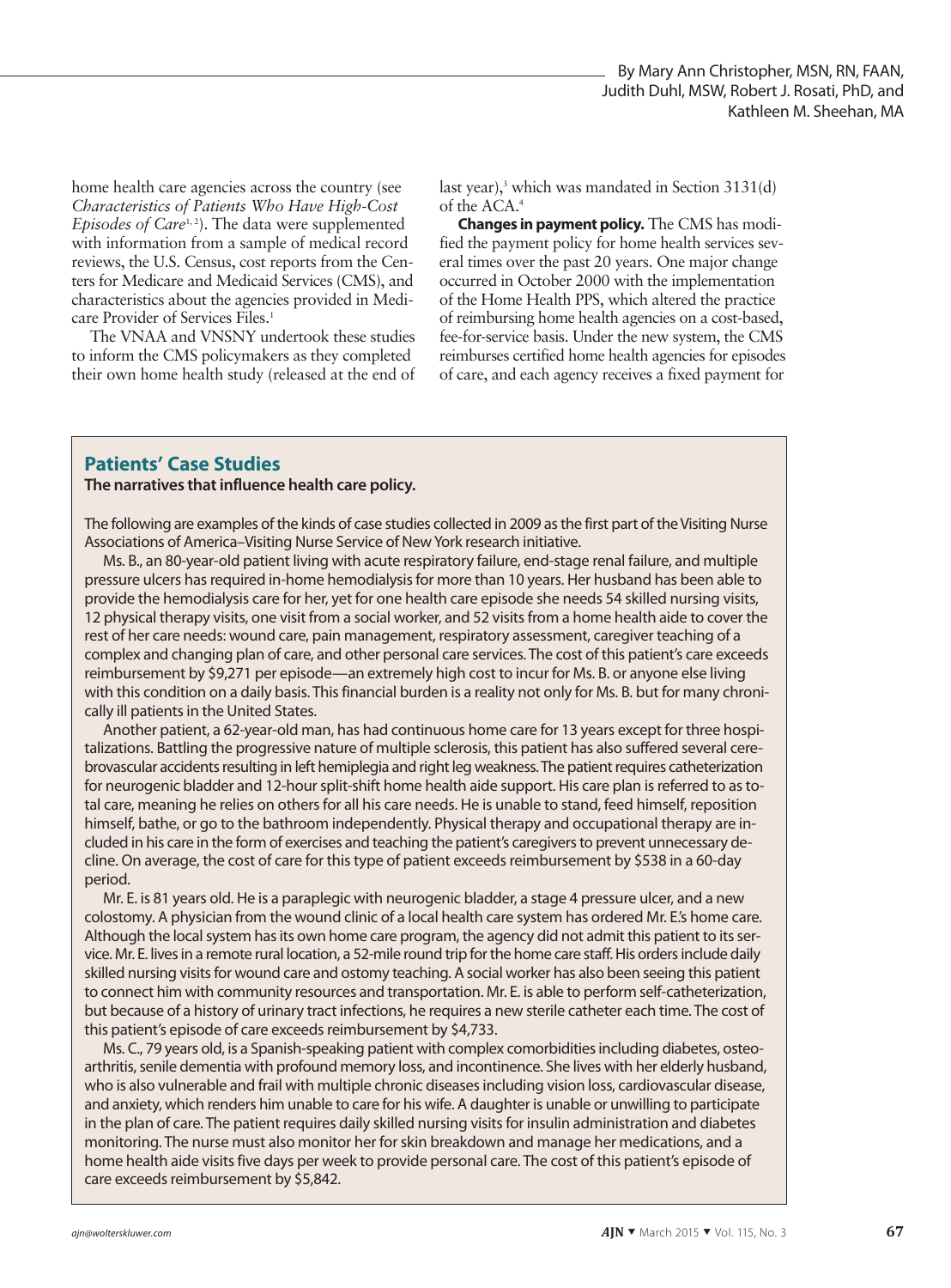all services provided during this time period. The payment is based on the severity of patients' clinical and functional condition, as well as the therapy services they use.

After the PPS went into effect, the volume of rehabilitation services provided to Medicare patients increased significantly because the episodic payments were higher for patients receiving rehabilitative therapy. Consequently, the CMS has attempted to reduce incentives that may have encouraged patient selection aimed at serving those with more reimbursable rehabilitative needs and an unnecessary increase in the volume of therapy services provided. In 2008, the CMS implemented a major change in the payment system to

than English, unsafe neighborhood, poor health literacy, highly complex care needs, and lack of acceptance of the plan of care.

Because of the vulnerabilities they revealed, the patient case studies captured the attention of policymakers, and as a result, congressional and federal leadership encouraged the VNAA's Public Policy Council to engage in a more formalized and comprehensive analysis of the issue. Both Democratic and Republican staff of the House Ways and Means Committee and the Senate Finance Committee noted that adjustments to the PPS could not be made until a formal study demonstrated payment shortfalls for lowincome, vulnerable patients.

# **The long-term impact of our studies remains to be seen, but the effort was successful in bringing congressional attention to the issue of patient vulnerability.**

address the issue. This change incorporated a more graduated payment system based on utilization of therapy services. Unfortunately, while this revised approach reduced the visit-based therapy incentive by lowering the adjustment to episode rates, it continued providing payment for therapy based on the volume of therapy visits, which leaves intact the incentive to provide more therapy, albeit at a lower reimbursement rate. Moreover, it did not address another underlying problem with the payment system: its potential to underpay for the care of complex patients who may consume few therapy resources but require a high volume of nursing services (such as Ms. B. in *Patients' Case Studies*).

### IDENTIFYING PATIENT VULNERABILITY

The patient case studies collected in the first phase of the initiative were real-life accounts of the challenges frail and vulnerable patients face, narratives that could be presented to congressional and CMS policymakers to effect change in the imperfect reimbursement system that further marginalized those who were already most vulnerable.

Case reviews uncovered the following factors that affect patient vulnerability: inadequate or unavailable informal care, substance abuse history, unstable mental health status, poor structural adequacy of the home, lack of access to primary care, primary language other

### INFLUENCE AND IMPACT

In late 2014, the CMS released the *Medicare Home Health Study: An Investigation on Access to Care and Payment for Vulnerable Patient Populations*, which showed that caring for home health care patients who required parenteral nutrition, had traumatic wounds or ulcers, needed substantial assistance in bathing, or had social and personal conditions that limited access to care resulted in lower profit margins for home health agencies.<sup>3</sup> Further, treatment of patients admitted after acute or postacute stays or who had high clinical complexity based on the CMS's hierarchical condition category scores or certain poorly controlled clinical conditions, such as poorly controlled pulmonary disorders, was also associated with substantially lower home health profit margins. Many of these factors had been identified in the earlier efforts of the VNAA Public Policy Council's studies.

The responses to this work throughout the home health industry have been illuminating. Congressional and federal policy leaders have engaged with members of the VNAA community to consider the practical translation and implications of our work with regard to the people whom VNAA members serve. These organizations are front and center in the effort to improve patients' access to care at this critical time in health care transformation.